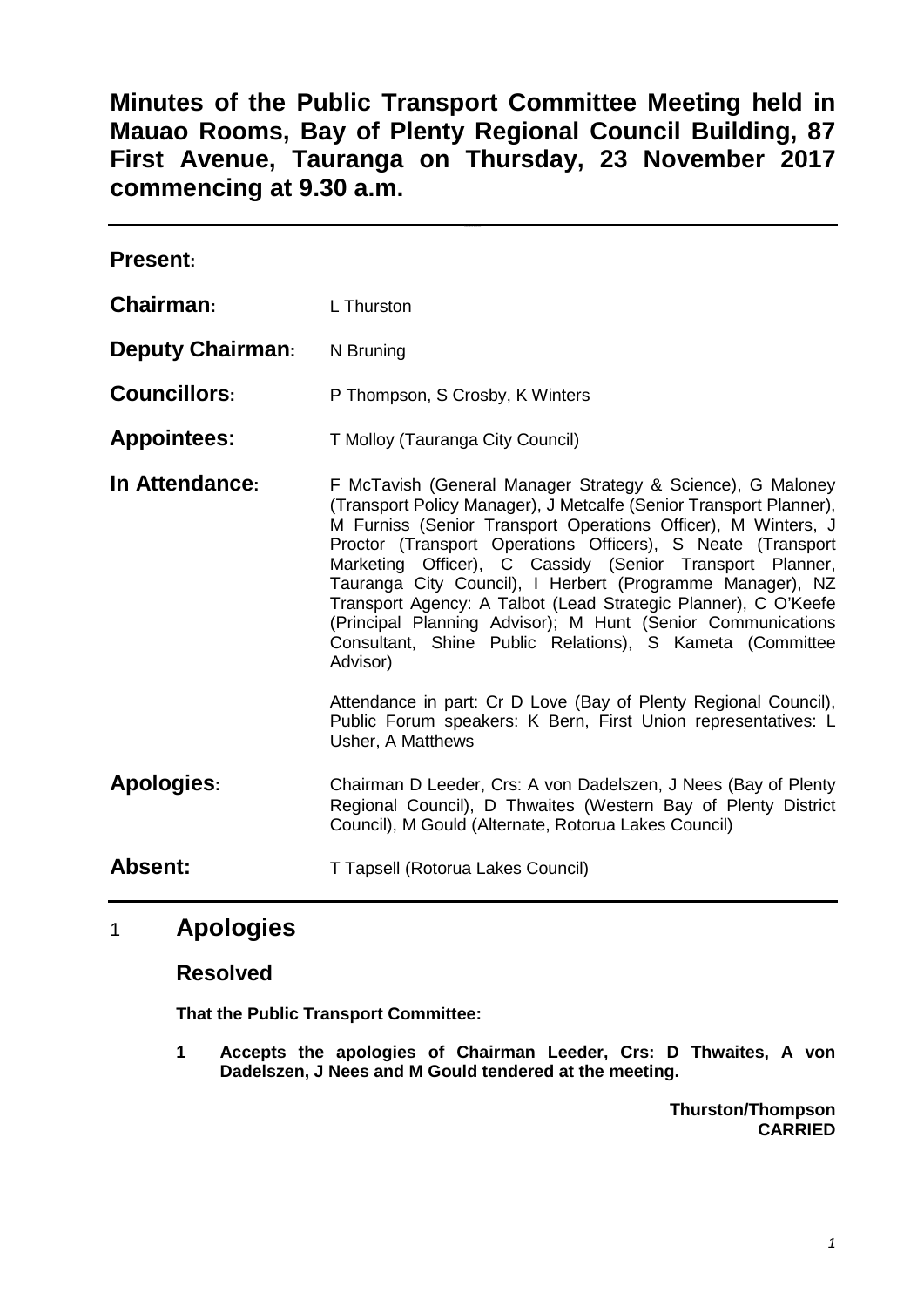## 2 **General Business and Tabled Items**

There were no late items tabled.

#### 2.1 **General Business**

The following items were raised for discussion:

- 1) Welcome Bay/Fifteenth Avenue/Turret Road Service mitigation
- 2) Tauranga City Council Notice of Motion
- 3) Stuff Article "Is it a battery? Is it a scooter? No, it's an app" was circulated for information *(refer Tabled Document 1)*.

## 3 **Public Forum**

### 3.1 **First Union – A living wage for bus drivers**

#### *Refer Tabled Document 2.*

First Union delegate Alan Mathews provided and read a written submission on behalf of Go Bus Drivers' First Union members, which raised issues with the current Public Transport Operating Model (PTOM) system and requested that PTOM based tender documents be revised to include an annual wage-rise for Go Bus drivers of at least 5% plus cost price index (CPI) until at least 2020.

Mr Mathews noted there were factual errors within the submission and a revised copy would be provided. He informed a wage rise would benefit bus drivers significantly and noted comparisons to heavy vehicle driver salaries and the difficulties in retaining drivers within the public transport sector.

It was noted that First Union delegates were informed prior to the meeting that the NZ Transport Agency had approved the Western Bay of Plenty Bus service contracts for tender and that any decisions made by Central Government on the living wage and changes in CPI would flow through to the Regional Council, with any future cost impacts to be considered through the Long Term Plan.

### **Resolved**

**That the Public Transport Committee:**

**1 Receives the Go Bus Drivers' First Union Members submission referencing the Public Transport Operating Model (PTOM).**

> **Bruning/Molloy CARRIED**

The Chairman advised that Brigid McDonald had informed she was unable to attend and speak and that another member of the public, Karen Bern had requested to speak.

### 3.2 **Karen Bern – Ballintoy Park Drive Bus Service Review**

Karen Bern was opposed to the extension of the Welcome Bay bus service into Ballintoy Park Drive and spoke of the negative repercussions it would have on residents, including increased traffic, noise and exhaust emission levels from buses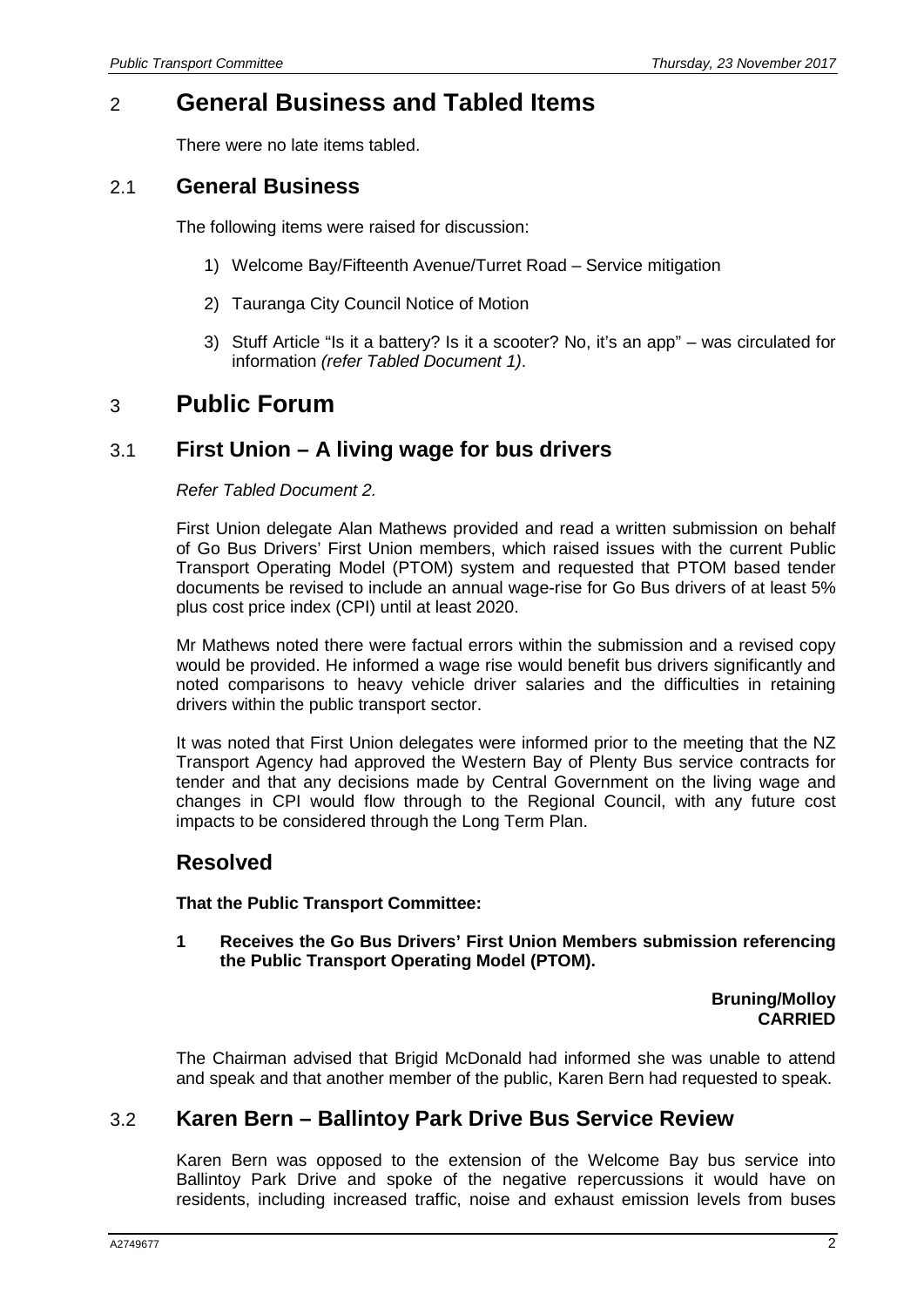driving up the street's steep incline. She considered that the current light patronage would not increase significantly from the extension and noted her support for a turn bay on Waikite Road, which she advised was already being used by a truck and trailer and school bus.

The Chairman thanked Ms Bern for her address and asked that staff inform her and Ms Brigid McDonald of the outcome of decisions that would be considered later in the meeting in regard to the Ballintoy Park Drive bus service extension.

## 4 **Declaration of conflicts of interest**

No conflicts of interest were declared.

### 5 **Previous Minutes**

#### 5.1 **Public Transport Committee minutes - 25 August 2017**

#### **Correction**

Minute item 8.1, agenda page 17: Public Forum Item Glen Crowther – Sustainable Business Network:

1. Amend last sentence in the first paragraph to read as follows:

He believed the Government's target for reducing emissions by 30% below 2005 levels by 2030 did not go far enough, but that even 30% required a much bigger investment in public transport than what was proposed, which still would not allow for increased congestion from projected population growth.

2. Amend last sentence in third paragraph to read as follows:

He considered all external costs (such as environmental externalities) had not been factored in appropriately and that public transport should be heavily subsidised through taxes and rates, as increased user pays would unlikely work.

#### **Resolved**

**That the Public Transport Committee:**

**1 Confirms the Public Transport Committee Minutes of 25 August 2017 as a true and correct record, with the foregoing correction.**

> **Bruning/Molloy CARRIED**

## 6 **Reports**

#### 6.1 **New Zealand Transport Agency Update**

Transport Agency Lead Strategic Planner Alistair Talbot updated the Committee on the following initiatives and activities:

1) The draft Government Policy Statement on Land Transport (GPS) was programmed to be released prior to the end of the year. The timeline for RLTP submissions and NLTP development had been revised to provide Councils an extended window to review their RLTPs in light of the redrafted GPS. RLTPs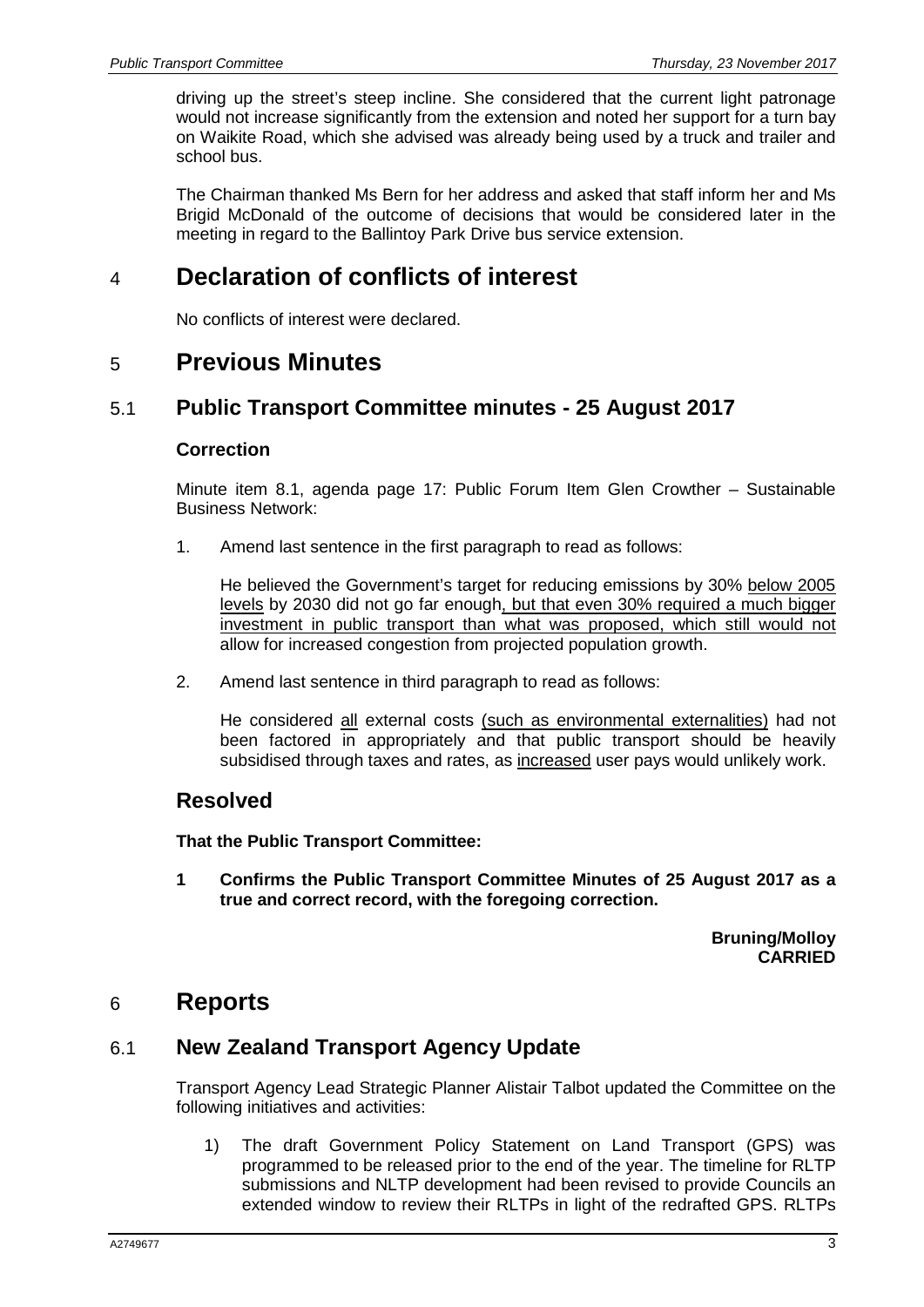were now to be submitted to the Transport Agency by 30 June 2018 with the NLTP to be adopted on 31 August 2018.

- 2) In terms of the GPS development, Minister Twyford's letter identified some priorities may require more fundamental changes to the GPS, which would not be part of the draft GPS 2018. Exploring new funding models for rail was one example, which would be considered in the second tranche of the GPS.
- 3) The Regional Advisory Group had been asked to consider a study on passenger rail from Rotorua to Auckland and that the Tauranga Business case would consider the direction to be taken on passenger rail as part of its 30 year outlook.

Discussion noted that at a recent UNISA meeting, the Ministry of Transport would be tasked with undertaking a National Port study. In regard to National rail priorities, comment was made that regional short-term focus would be on freight with passenger rail a focus for Auckland, Wellington and Christchurch.

### **Resolved**

**That the Public Transport Committee under its delegated authority:**

**1 Receives the report, New Zealand Transport Agency Update.**

**Thompson/Winters CARRIED**

### 6.2 **Tauranga Programme Business Case**

*Refer PowerPoint Presentation Objective ID A2746683.*

Programme Manager Ian Herbert presented an overview of the Tauranga Programme Business Case and progress towards implementing the Tauranga Transport Plan to inform investment decisions over the next 30 years.

Mr Herbert acknowledged the programme was ambitious, but would assist the urban design strategy, share direction with the Western Bay Blueprint and be adaptable to the GPS on Land Transport. The project scope would focus on the city centre, growth nodes and transport solutions for the city network and sub-regional connections.

Further information was requested in regard to the connections between the Tauranga Programme and the Western Bay Blueprint, including overall investment planned between cycling and passenger transport, potential passenger shifts and demographic information in relation to commercial and non-commercial transport.

### **Resolved**

**That the Public Transport Committee under its delegated authority:**

**1 Receives the report, Tauranga Programme Business Case.**

**Thurston/Bruning CARRIED**

#### **Adjournment**

The meeting adjourned at 10:45 am and reconvened at 11:06 am.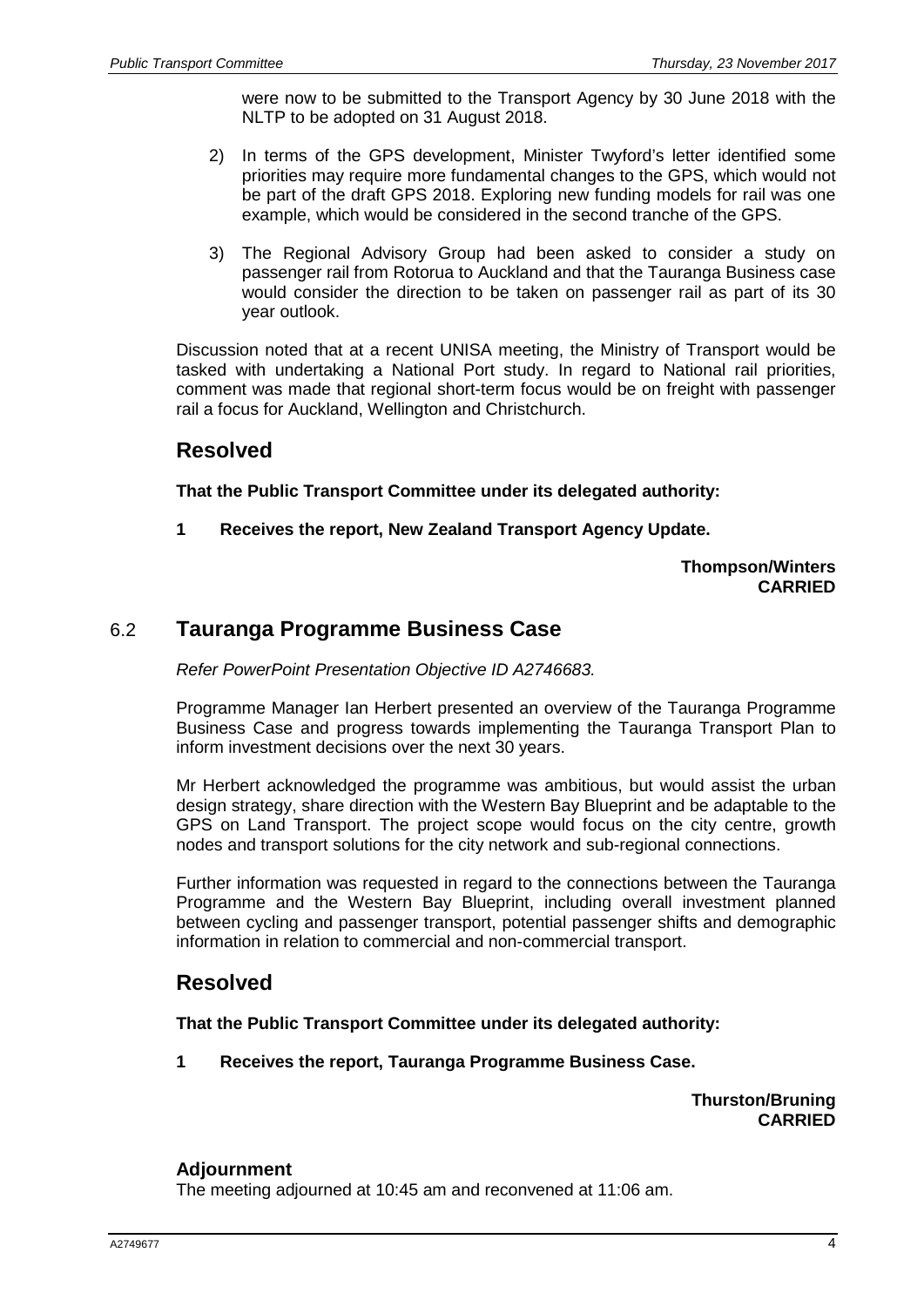### 6.3 **Public Transport Blueprint - Progress update**

*Refer Movie Clip and PowerPoint Presentation Objective IDs A2747703, A2747762.*

Staff gave an update on progress made with the Public Transport Blueprint. Members were informed that the Transport Activities Procurement Strategy and Blueprint Business Case had both been approved by the NZ Transport Agency and the tenders had subsequently been released onto the government tendering site on Tuesday 21 November. It was noted that the tender evaluation panel would comprise both internal and external staff. The panel would also call on the services of an external probity auditor.

A movie clip showed an explanatory model of the Public Transport Blueprint for public release in due course. Members were advised that communications would increase closer to implementation and that information would be made available on Regional Council's website.

Audio visual promotion of the Blueprint on buses and collaboration with Council's partners on carbon emission targets were raised for consideration. Regarding potential disruptions to the public that may arise from the parking review planned in mid-2018, a plan for continual review, communication and mitigation was requested.

#### **Resolved**

**That the Public Transport Committee under its delegated authority:**

**1 Receives the report, Public Transport Blueprint - Progress update.**

**Winters/Thompson CARRIED**

### 6.4 **Decision to introduce bus services to Ballintoy Park Drive**

The report sought a decision on whether to introduce bus services to Ballintoy Park Drive, Welcome Bay. Advice was provided that Tauranga City Council was willing to invest in the necessary infrastructure from their existing budget.

Members supported Option 2, to run the service through Ballintoy Park Drive for a 12 month trial period, commencing in December 2018. It was considered Option 2 would best serve the primary goal of improving bus patronage, noting that residents' feedback was fairly matched and that the introduction of hybrid-electric buses may mitigate diesel and noise issues, with the service being reviewed following the trial period.

### **Resolved**

**That the Public Transport Committee under its delegated authority:**

- **1 Receives the report, Decision to introduce bus services to Ballintoy Park Drive.**
- **2 Adopts Option 2 - to run the service through Ballintoy Park Drive for a 12 month trial period, commencing in December 2018.**

**Bruning/Crosby CARRIED**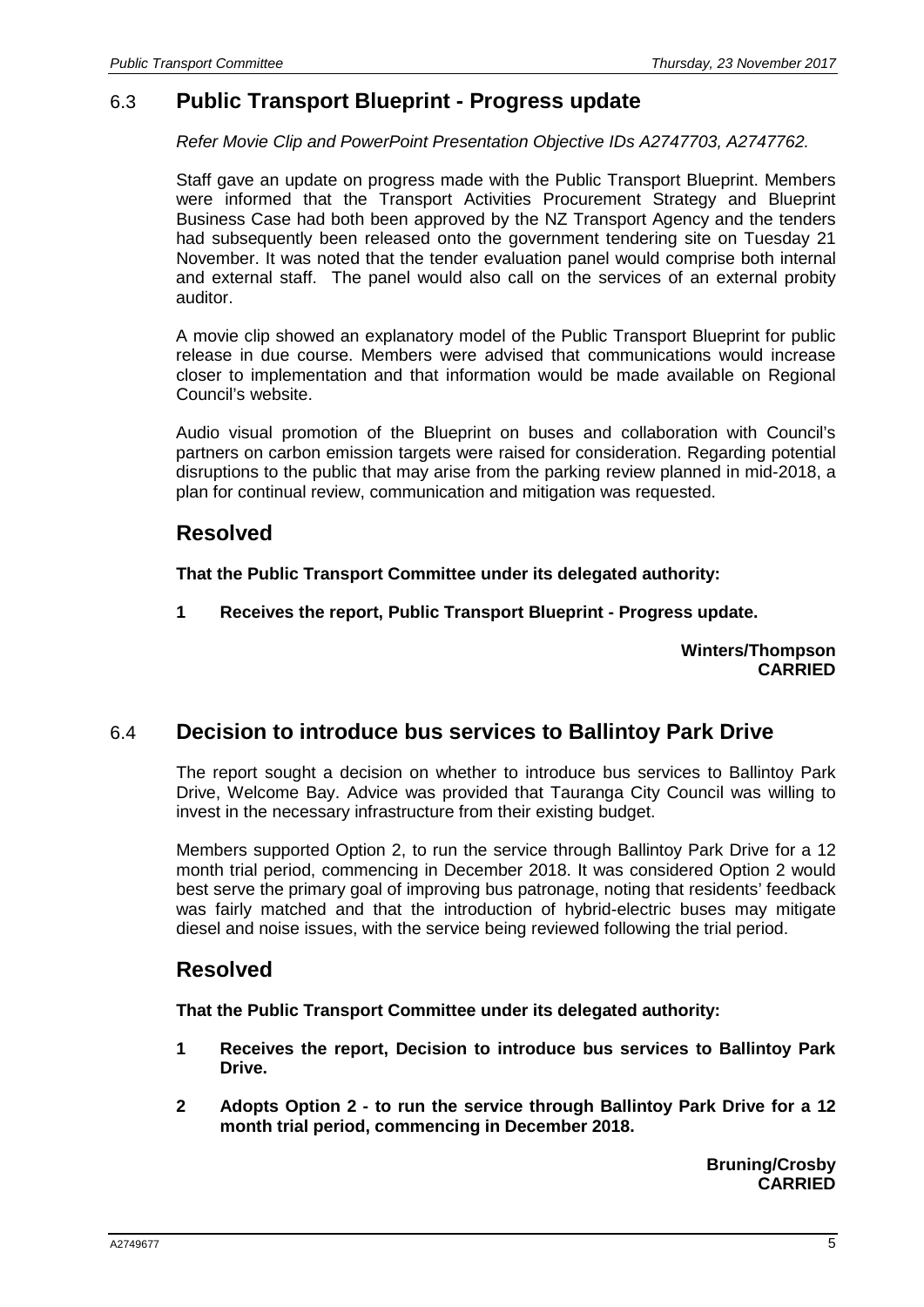### 6.5 **Bayfair to Baypark Construction Mitigation Measures**

*Refer PowerPoint Presentation Objective ID A2747647*

Senior Transport Planner Joe Metcalfe outlined the proposed options and measures to mitigate the impact of the Bayfair to Baypark construction works along State Highway 2 Tauranga.

The need for consideration of how costs were allocated between the construction project and proposed initiatives was raised. Comment was made that the Transport Agency should look at paying a fair contribution as the exacerbator. It was noted that investigation works would look at bus priority measures, including the Golf Link Road.

#### **Resolved**

**That the Public Transport Committee under its delegated authority:**

- **1 Receives the report, Bayfair to Baypark Construction Mitigation Measures.**
- **2 Endorses the proposed mitigation measures as described in the report that will:**
	- **a. Reduce the impact of Bay Link construction works on existing bus services;**
	- **b. Greatly enhance the quality and speed of the bus service between Papamoa East and the Tauranga CBD; and**
	- **c. Reduce private vehicle demand during the Bay Link construction period to alleviate congestion.**
- **3 Directs staff to further investigate funding opportunities for mitigation measures with Tauranga City Council and the New Zealand Transport Agency.**
- **4 Notes that any funding allocated to Bayfair to Baypark mitigation measures is unbudgeted in the 2017/18 and 2018/19 financial year.**

**That the Public Transport Committee recommend that the Regional Council:**

**5 Considers implementing the proposed mitigation measures as described in the "Bayfair to Baypark Construction Mitigation Measures" report at the February 2018 Council Meeting, at which time staff will have been able to further investigate joint-funding opportunities with partners Tauranga City Council and the New Zealand Transport Agency.**

> **Crosby/Molloy CARRIED**

### 6.6 **Regional Fare Review - Patronage Services**

The report asked the Committee to make decisions on the regional fare policy as part of the review of the Regional Public Transport Plan (RPTP). Transport Policy Manager Garry Maloney clarified the loss in revenue and changes in fares would be considered through the Long Term Plan (LTP) and that consultation on the RPTP would run alongside the LTP process.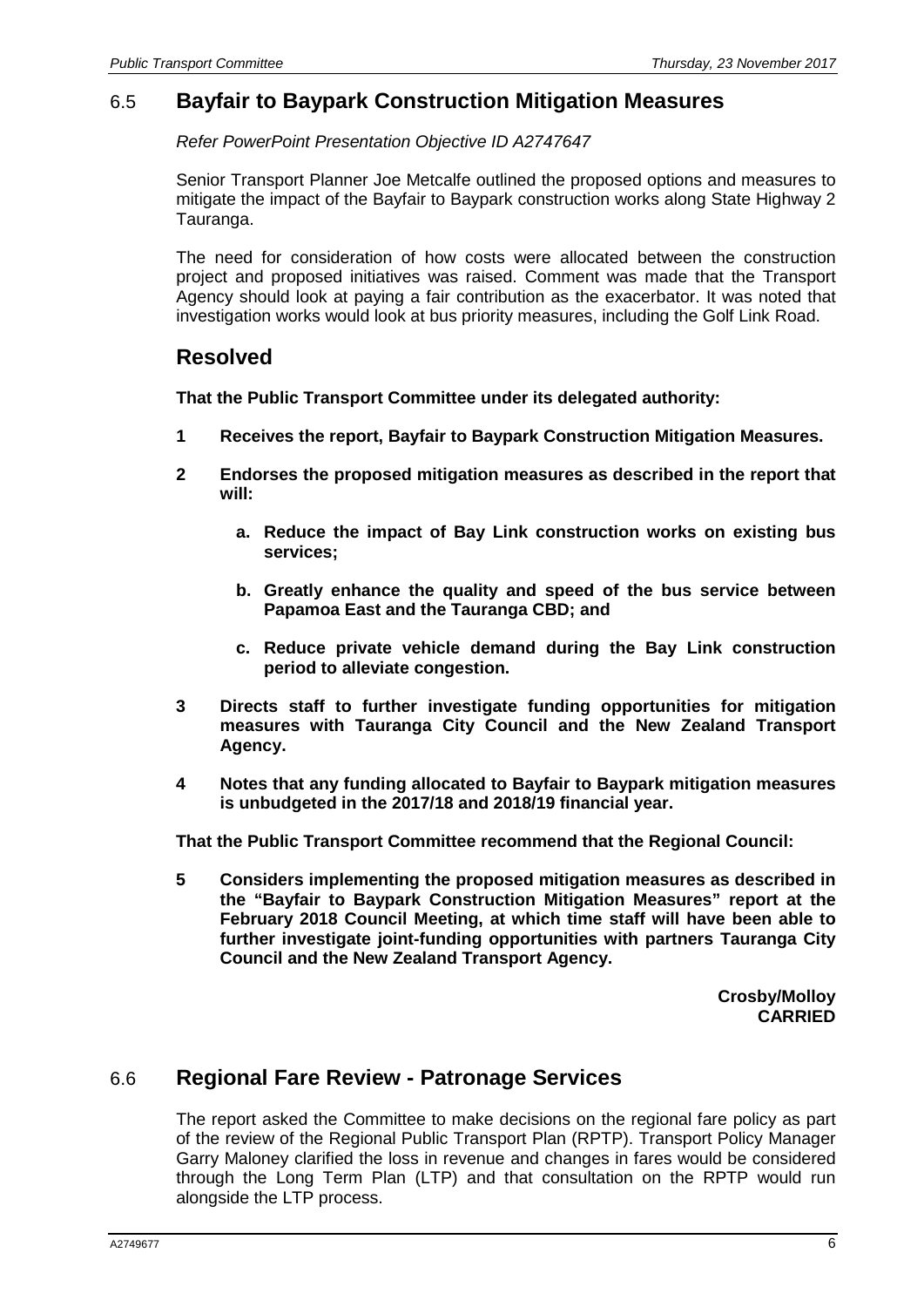#### **Resolved**

**That the Public Transport Committee under its delegated authority:**

- **1 Receives the report, Regional Fare Review - Patronage Services;**
- **2 Agrees to the key outcome for this Regional Public Transport Plan review is to increase patronage in an affordable way;**
- **3 Agrees to progress more equitable fares across the region by introducing fare concessions in Rotorua, which will result in an increase to the adult cash fare to \$2.80 per trip and standardising the smartcard discount to 20% of the cash fare for the Rotorua urban bus service from July 2018;**
- **4 Agrees to retain the status quo for fares for the Tauranga urban bus service until the next review of fares/fare policy;**
- **5 Agrees as part of the Regional Public Transport Plan review to amend current fare policy to reflect the decisions above;**
- **6 Notes that these proposed changes will be consulted on in early 2018.**

**Thompson/Winters CARRIED**

### 6.7 **Regional Public Transport Plan Review**

Senior Transport Planner Joe Metcalfe outlined progress made towards the Regional Public Transport Plan (RPTP) review. He advised that a hearing of submissions to the RPTP would be heard by the Committee in 2018, with timing to be confirmed

Consideration for a policy objective on intensification of urban areas was requested, along with further information to be provided at the next meeting on technology changes for total mobility.

### **Resolved**

**That the Public Transport Committee under its delegated authority:**

**1 Receives the report, Regional Public Transport Plan Review.** 

**Winters/Thurston CARRIED**

#### 6.8 **Performance of Public Transport Services for July to October 2017**

*Refer PowerPoint Presentation Objective ID A2745316.*

A presentation was provided on the performance of the Council's contracted bus services for the period July to October 2017. Staff noted the patronage decline in Tauranga and Rotorua and interim interventions being considered to lift patronage trends.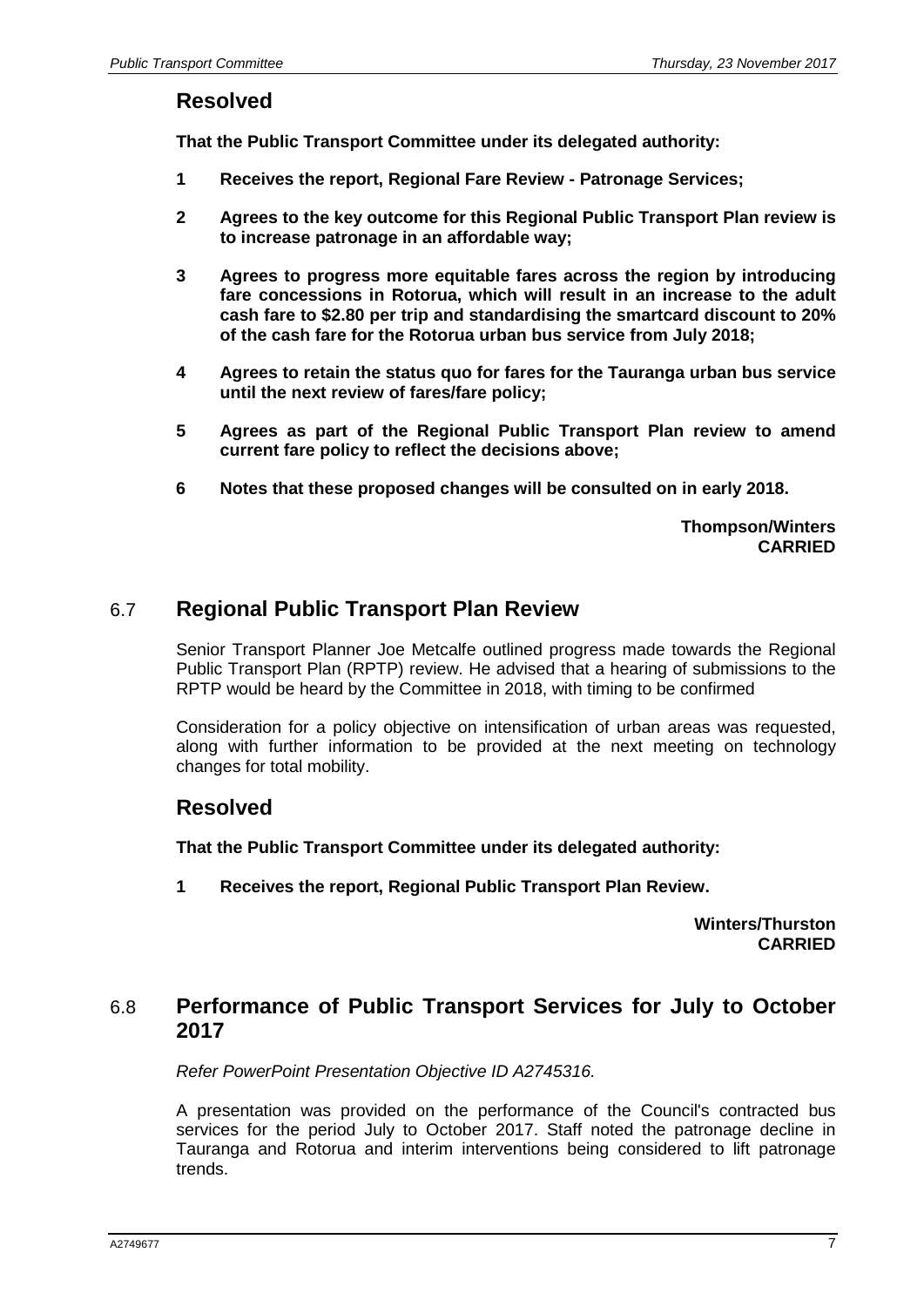It was noted that improving bus priority and reliability would be critical and that part of the proposed Western Bay Blueprint cost would support bus priority. It was requested that staff discuss patronage decline issues with Priority One to look at ways for employers to incentivise employees onto buses.

Anecdotal advice noted that Trustpower's initiative on introducing a cycling policy within the workplace was achieving reasonable success with employees.

### **Resolved**

**That the Public Transport Committee under its delegated authority:**

**1 Receives the report, Performance of Public Transport Services for July to October 2017.**

> **Winters/Bruning CARRIED**

### 6.9 **Public Transport Promotional Activity**

*Refer Movie Clip Objective ID A2745316*

Transport Marketing Advisor Simon Neate showed a compilation of public transport promotional campaigns run in 2017 and those planned for 2018.

Members considered campaigns planned for 2018 were a great initiative however, queried the negative effects of its timing in advance of implementing the Western Bay Blueprint. Staff noted there was some risk, but considered action and promotion was needed now and could be allayed as part of planned communications.

### **Resolved**

**That the Public Transport Committee under its delegated authority:**

**1 Receives the report, Public Transport Promotional Activity.** 

#### **Thurston/Bruning CARRIED**

### 6.10 **Technology Update**

The report informed of progress made on technology initiatives that were currently underway. It was noted that indicative timeframes anticipated rollout of the Regional Integrated Ticketing System across the region in May 2018 and that Management Accountant Team Leader Andy Dixon would be providing finance support for the consortium.

In regard to the passenger wifi trial that was to commence in Tauranga, staff advised they would be discussing potential opportunities for trialling wifi on Rotorua buses with the Rotorua contractor.

### **Resolved**

**That the Public Transport Committee under its delegated authority:**

**1 Receives the report, Technology Update.**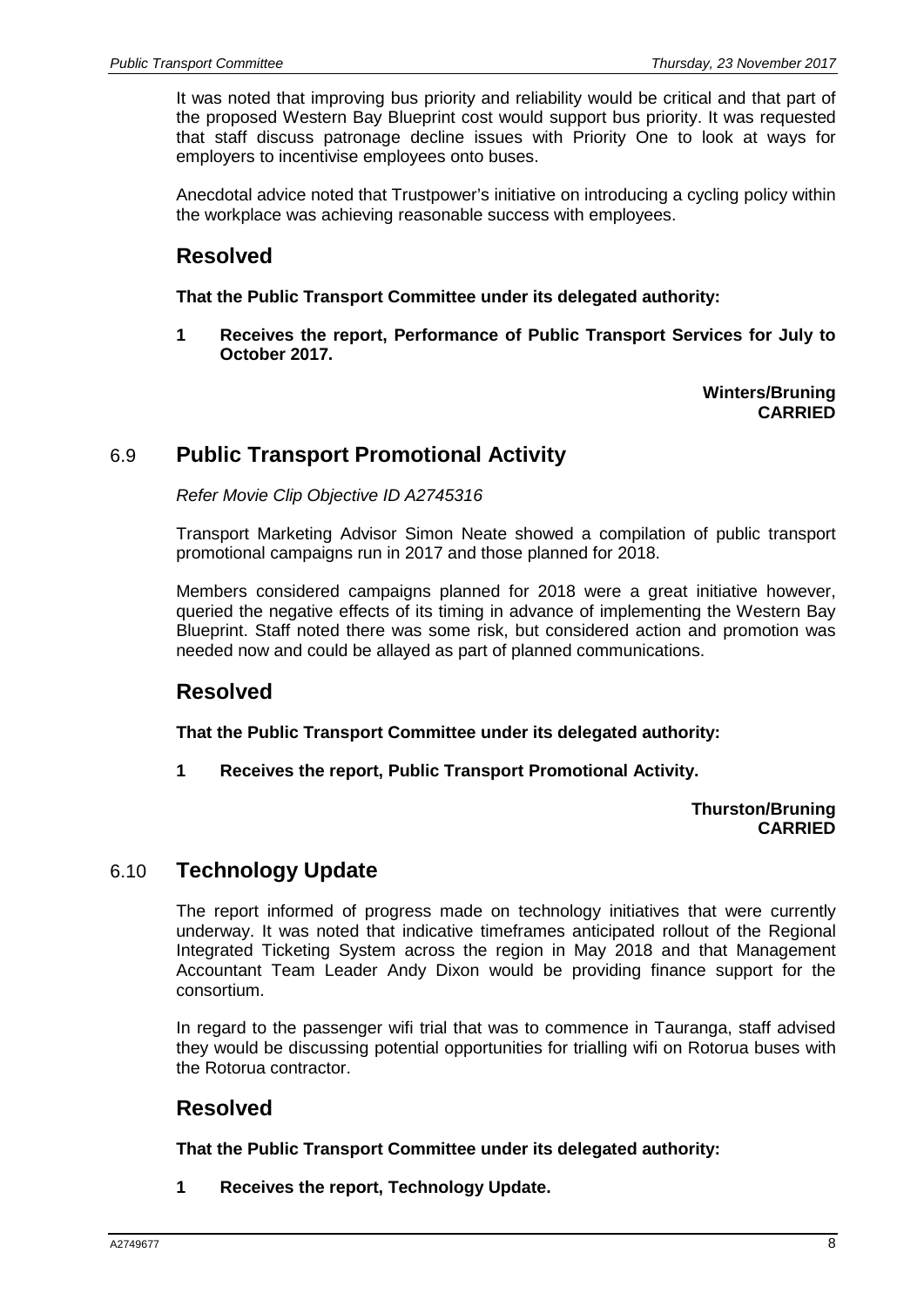#### **Crosby/Winters CARRIED**

### 6.11 **Other Matters of Interest**

The report informed the Committee of matters of interest not elsewhere reported. Transport Operations Officer Jen Proctor noted the withdrawal of Toi Ohomai from contract arrangements was a result of their funding constraints and that alternative options were being discussed.

### **Resolved**

**That the Public Transport Committee under its delegated authority:**

**1 Receives the report, Other Matters of Interest.** 

**Thompson/Molloy CARRIED**

## **Order of Business**

With the leave of the Committee, the Chairman announced that General Business items would be discussed next, prior to public excluded items.

## 7 **General Business**

### 7.1 **Turret Road/Fifteenth Ave/Welcome Bay Service Mitigation**

A query was raised regarding the road widening works at Welcome Bay roundabout and Turret Road/Fifteenth Avenue and whether any initiative could be investigated to relive impacts on traffic. Staff advised they would pursue the matter with Tauranga City Council.

### 7.2 **Tauranga City Council Notice of Motion**

Councillor Terry Molloy provided background on a notice of motion that he put to the Tauranga City Council Meeting on 21 November 2017 that proposed a range of options for TCC staff to investigate to address parking issues and encourage pedestrians back into the CBD.

## 8 **Public Excluded Section**

With the leave of the Committee, the Chairman permitted NZ Transport Agency, council staff representatives and communications consultant Mr M Hunt to remain during consideration of the public excluded items.

#### **Resolution to exclude the public**

**THAT the public be excluded from the following parts of the proceedings of this meeting.**

**The general subject of each matter to be considered while the public is excluded, the reason for passing this resolution in relation to each matter, and the specific grounds under section 48(1) of the Local Government Official Information and Meetings Act 1987 for the passing of this resolution are as follows:**